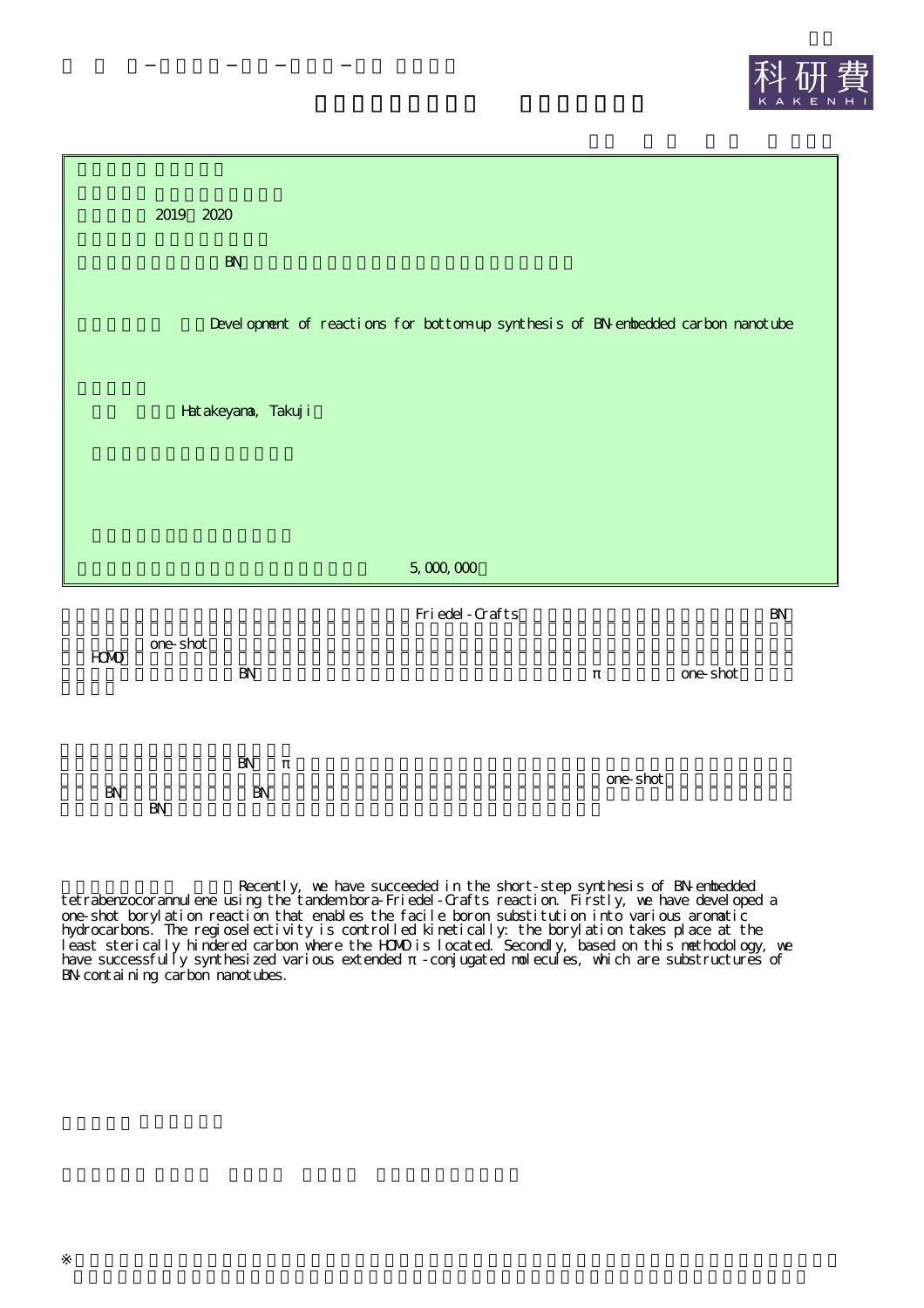## 1.研究開始当初の背景

カーボンナノチューブは、高い導電性,熱伝導性,耐熱性,柔軟性を有しており,次世代の機 能性材料として期待されている。一方で,カーボンナノチューブにホウ素,窒素,リンなどのヘ テロ原子を導入することで,物性の向上や触媒特性の発現が確認されており,近年,国内外で盛 んな研究開発が行われている。しかし,ヘテロ原子の導入数と位置を制御するのは困難である。

2.研究の目的

本研究では,含 BN カーボンナノチューブの精密合成を目指して,多環芳香族化合物への効率 的なホウ素導入法を開発し,その部分構造分子の効率的合成法を確立する。

## 3.研究の方法

 これまでに三臭化ホウ素を用いた one-shot ホウ素化反応を開発しているが,基質適応範囲が 限られている。そこで,新たに三ヨウ化ホウ素を用いた one-shot ホウ素化反応の検討を行った。

## 4.研究成果

ホウ素化剤として三ヨウ化ホウ素を用い,溶媒として電子不足かつ配位能の低い 1,2,4-トリク ロロベンゼンを用いることで、様々な芳香族炭化水素への直接的なホウ素化が可能となった(1)。 ホウ素化の位置選択性は,速度論支配により決定されており,HOMO が分布する炭素の中で最 も立体障害の少ない炭素に選択的に導入できることが明らかとなった。反応後の処理によりホ ウ素化体をボロン酸やトリフルオロボレートとして得ることも可能である。



本手法は,汎用性に優れており,基質としてジアリールエーテルやトリアリールアミンを用い ることで,フェノキサボリン,フェナザボリンを高収率で得ることが可能である。

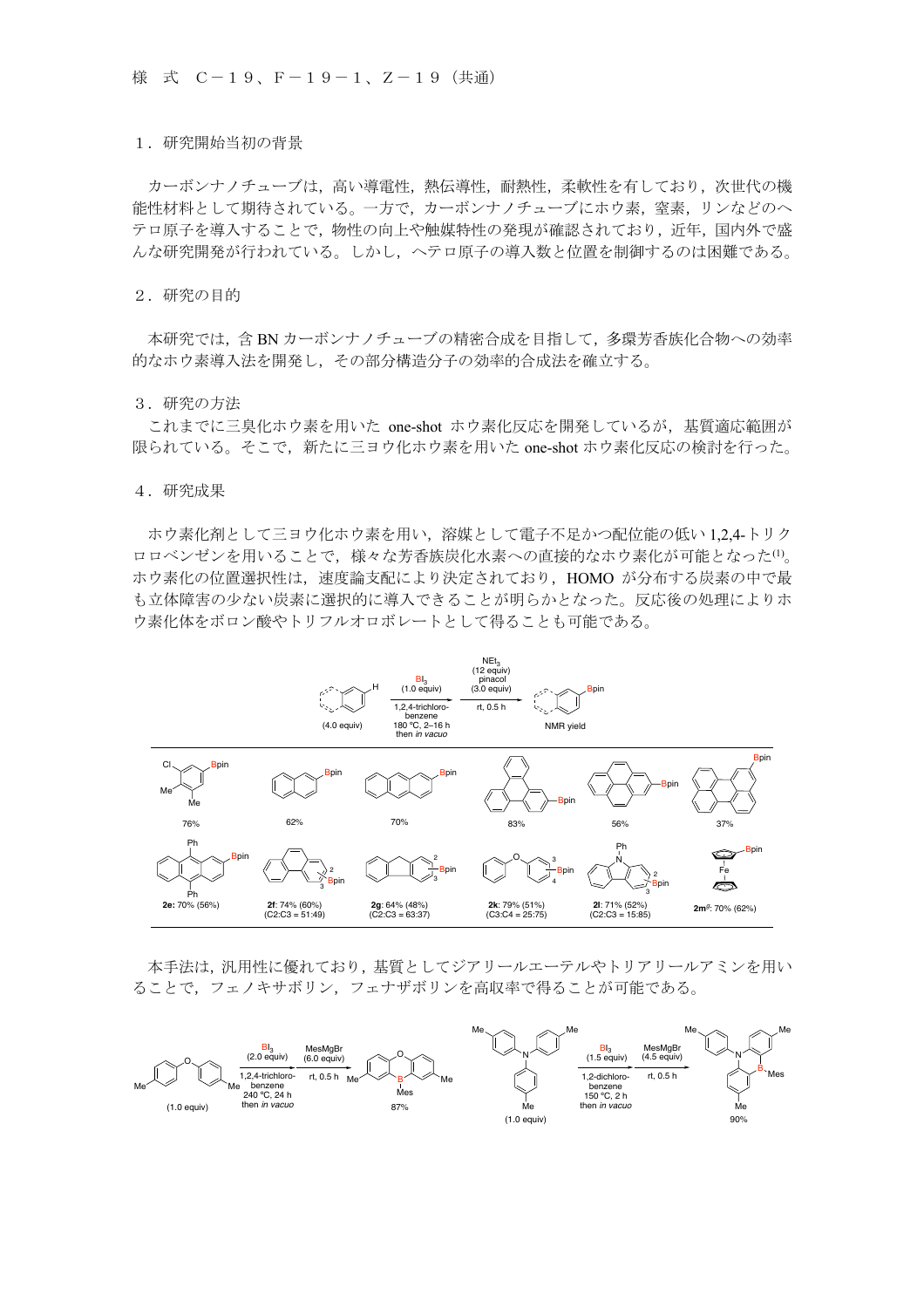過剰量の三ヨウ化ホウ素を用いることで,ピレン,ペリレン,フェロセン,ビトリルへの複数 のホウ素置換基を位置選択的に導入することが可能となった。今後,様々な機能性材料への応用 が期待できる。



本手法を応用して、有機 EL 用ホスト材料<sup>(2)</sup>や、緑色熱活性化遅延蛍光材料<sup>(3)</sup>の one-shot 合成 に成功した。アルキル基により立体保護をかけることで,位置選択性を高度に制御することが可 能となっている。更に,含 BN カーボンナノチューブの部分構造分子として,含 BN ナノグラフ ェン(4)や高次アセン<sup>(5)</sup>の短段階合成も達成した。



<引用文献>

(1) Oda, S.; Ueura, K.; Kawakami, B.; Hatakeyama, T. *Org. Lett.* **2020**, *22,* 700–704.

(2) Kondo, Y.; Yoshiura, K.; Kitera, S.; Nishi, H.; Oda, S.; Gotoh, H.; Sasada, Y.; Yanai, M.; Hatakeyama, T. *Nat. Photonics* **2019**, *13*, 678–682.

(3) Ikeda, N.; Oda, S.; Matsumoto, R; Yoshioka, M.; Fukushima, D.; Yoshiura, K.; Yasuda, N.: Hatakeyama, T. *Adv. Mater.* **2020**, *32,* 2004072.

(4) 脱芳香族化を伴うホウ素化反応による含 BN ヘキサベンゾコロネンの合成, 山本 健寛,阿部 紘明, 後藤 玄, 中塚 宗一郎, 小田 晋, 畠山 琢次, 日本化学会第 100 春季年会

(5) One-Shot多重ホウ素化による含BNノナセン類縁体の合成, 新谷 俊樹,小田 晋,畠山 琢次, 日本化学会第101春季年会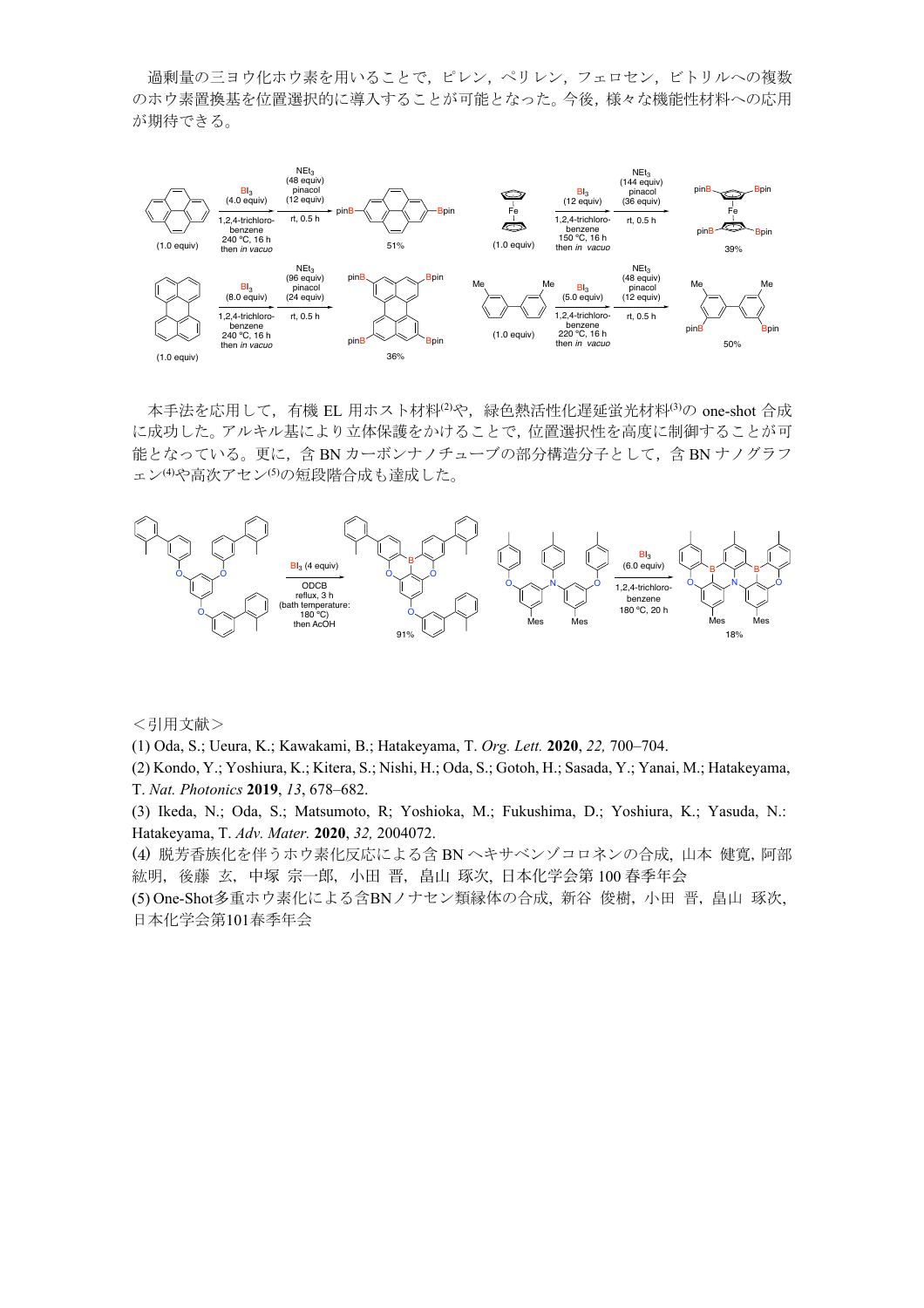|   | 9                                                      | 9 | $\Omega$ |                                                                                              |                       |
|---|--------------------------------------------------------|---|----------|----------------------------------------------------------------------------------------------|-----------------------|
|   |                                                        |   |          | Oda Susumu Kunano Vattaru Hana Toshiki Kavasumi Ryosuke Yoshiura Kazuki Hatakeyana Takuji    | $\boldsymbol{\omega}$ |
|   | Materials for Narrowband Organic Light Emitting Diodes |   |          | Carbazole Based DABNA Analogues as Highly Efficient Thermally Activated Delayed Fluorescence | 2020                  |
|   | Angewandte Chemie International Edition                |   |          |                                                                                              | 2882 2886             |
| m | 10 1002/ani e. 202012891                               |   |          |                                                                                              |                       |
|   |                                                        |   |          |                                                                                              |                       |

| I keda Naoya Oda Susumu Matsumoto Ryuji Yoshi oka Mayu Fukushi na Daisuke Yoshi ura Kazuki<br>Yasuda Nobuhiro Hatakeyana Takuji | 32              |
|---------------------------------------------------------------------------------------------------------------------------------|-----------------|
| Solution Processable Pure Green Thermally Activated Delayed Fluorescence Emitter Based on the<br>Multiple Resonance Effect      | 2020            |
| Advanced Materials                                                                                                              | 2004072 2004072 |
| m<br>$10.102$ /adma. $20204072$                                                                                                 |                 |
|                                                                                                                                 |                 |

| Oda Susumu Hatakeyana Takuji                                                            | 94      |
|-----------------------------------------------------------------------------------------|---------|
| Development of One-Shot/One-Pot Borylation Reactions toward Organoboron-Based Materials | 2021    |
| Bulletin of the Chemical Society of Japan                                               | 950 960 |
| $\overline{\mathbf{M}}$<br>10 1246/bcsj. 20200372                                       |         |
|                                                                                         |         |

<u> 1989 - Johann Stein, marwolaethau a bhann an t-Amhain Aonaichte ann an t-Amhain Aonaichte ann an t-Amhain Aon</u>

<u> 1980 - Johann Stoff, fransk politik (f. 1980)</u>

| Gotoh Hajime Nakatsuka Soichiro Tanaka Hiroki Yasuda Nobuhiro Haketa Yohei Maeda<br>Hromitsu Hatakeyana Takuji | $\infty$    |
|----------------------------------------------------------------------------------------------------------------|-------------|
| Syntheses and Physical Properties of Cationic BN Enhedded Polycyclic Aronatic Hydrocarbons                     | 2021        |
| Angewandte Chemie International Edition                                                                        | 12835 12840 |
| m<br>10.1002/ani e. 202103488                                                                                  |             |
|                                                                                                                |             |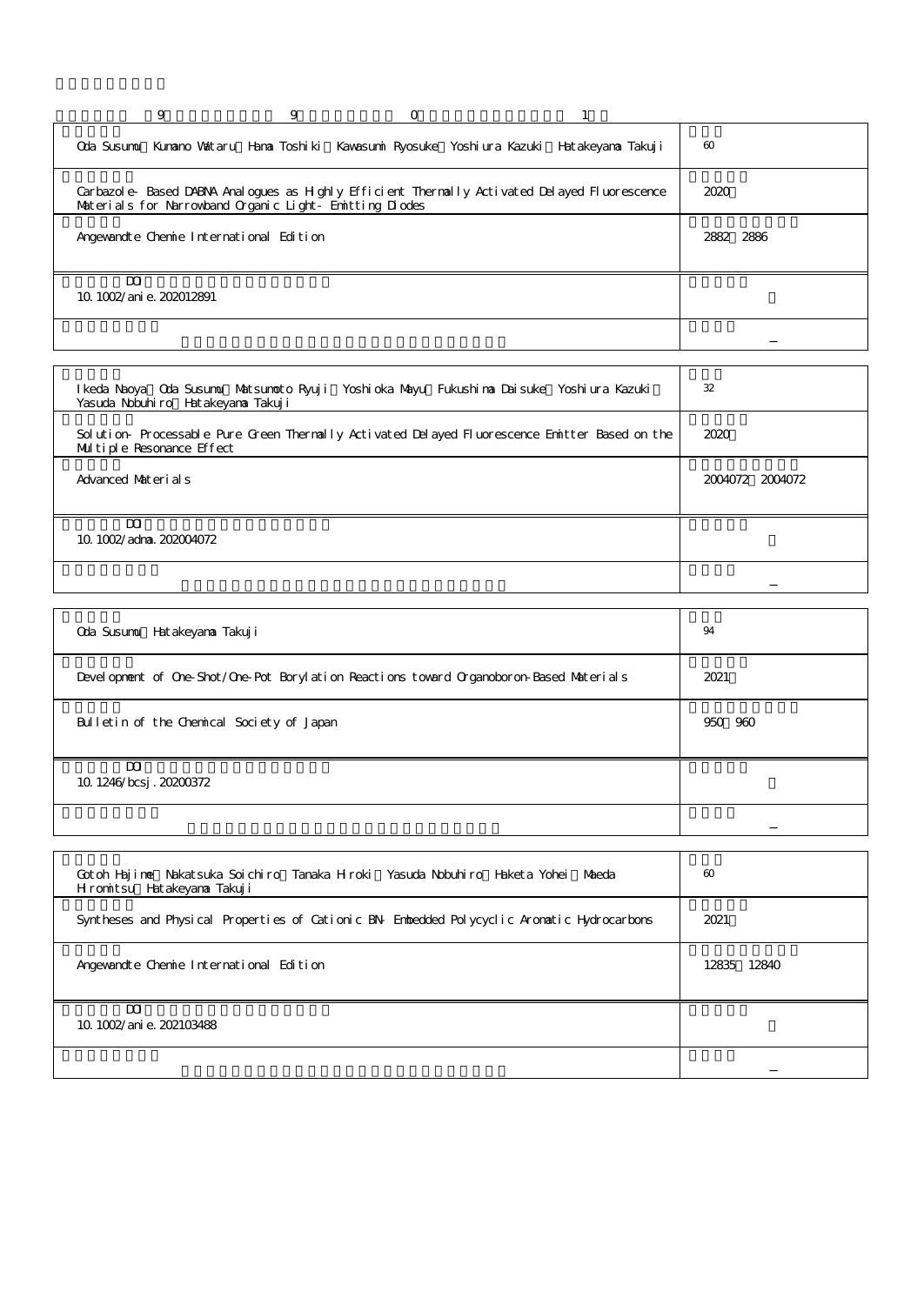| Kondo Yasuhiro Yoshiura Kazuki Kitera Sayuri Nishi Hiroki Qda Susumu Gotoh Hajime Sasada  <br>Yasuvuki Yanai Motoki Hatakeyana Takuji | 13      |
|---------------------------------------------------------------------------------------------------------------------------------------|---------|
| Narrowband deep blue organic light-emitting diode featuring an organoboron-based emitter                                              | 2019    |
| Nature Photonics                                                                                                                      | 678 682 |
| m<br>10 1038/s41566 019 0476 5                                                                                                        |         |
|                                                                                                                                       |         |

| Oda Susumu Kavakani Bungo Kavasumi Ryosuke Okita Ryota Hatakeyana Takuji                                           | 21        |
|--------------------------------------------------------------------------------------------------------------------|-----------|
| Multiple Resonance Effect-Induced Sky-Elue Thermally Activated Delayed Fluorescence with a<br>Narrow Enission Band | 2019      |
| Organic Letters                                                                                                    | 9311 9314 |
| m<br>10 1021/acs. org lett. 9b03342                                                                                |           |
|                                                                                                                    |           |
|                                                                                                                    |           |

| Nakatsuka Soichiro Watanabe Yusuke Kanakura Yoshimbu Horike Satoshi Tanaka Daisuke<br>Hatakeyana Takuji                                         | 59        |
|-------------------------------------------------------------------------------------------------------------------------------------------------|-----------|
| Solvent Vapor Induced Reversible Single Crystal to Single Crystal Transformation of a<br>Triphosphaazatriangulene Based Metal-Organic Framework | 2020      |
| Angewandte Chemie International Edition                                                                                                         | 1435 1439 |
| m<br>10 1002/ani e. 201912195                                                                                                                   |           |
|                                                                                                                                                 |           |

| Oda Susumu Ueura Kenta Kawakani Bungo Hatakeyana Takuji              | 22      |
|----------------------------------------------------------------------|---------|
| Multiple Electrophilic GH Borylation of Arenes Using Boron Triiodide | 2020    |
| Organic Letters                                                      | 700 704 |
| $\mathbf{m}$<br>10 1021/acs. orglett. 9b04483                        |         |
|                                                                      |         |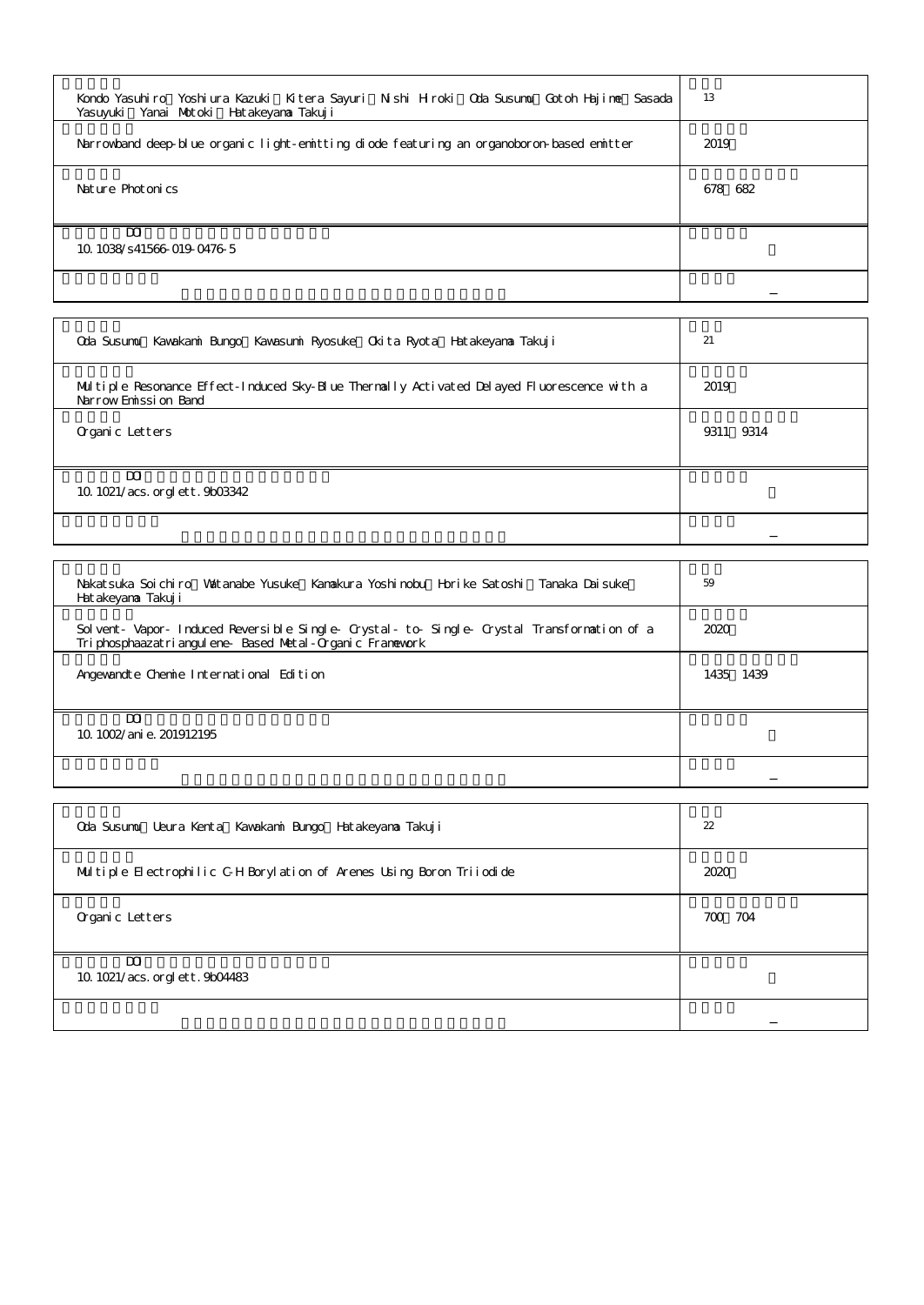| Nguyen Thanh Ba Nakanotani Hajime Hatakeyama Takuji Adachi Chihaya                                                                                      | 32              |
|---------------------------------------------------------------------------------------------------------------------------------------------------------|-----------------|
| The Role of Reverse Intersystem Crossing Using a TADF Type Acceptor Molecule on the Device<br>Stability of Exciplex Based Organic Light Emitting Diodes | 2020            |
| Advanced Materials                                                                                                                                      | 1906614 1906614 |
| m<br>$10.102$ /adma. 201906614                                                                                                                          |                 |
|                                                                                                                                                         |                 |

|          | 23  | 11 | $\overline{5}$ |
|----------|-----|----|----------------|
|          |     |    |                |
|          |     |    |                |
|          |     |    |                |
|          |     |    |                |
|          |     |    |                |
|          |     |    |                |
| Ore-Shot |     | BN |                |
|          |     |    |                |
|          |     |    |                |
|          |     |    |                |
|          | 101 |    |                |
|          |     |    |                |
|          |     |    |                |
| 2021     |     |    |                |
|          |     |    |                |

Г

|      |     | BN |  |  |
|------|-----|----|--|--|
|      |     |    |  |  |
|      | 101 |    |  |  |
| 2021 |     |    |  |  |
|      |     |    |  |  |

|      | BN |
|------|----|
|      |    |
| 47   |    |
| 2020 |    |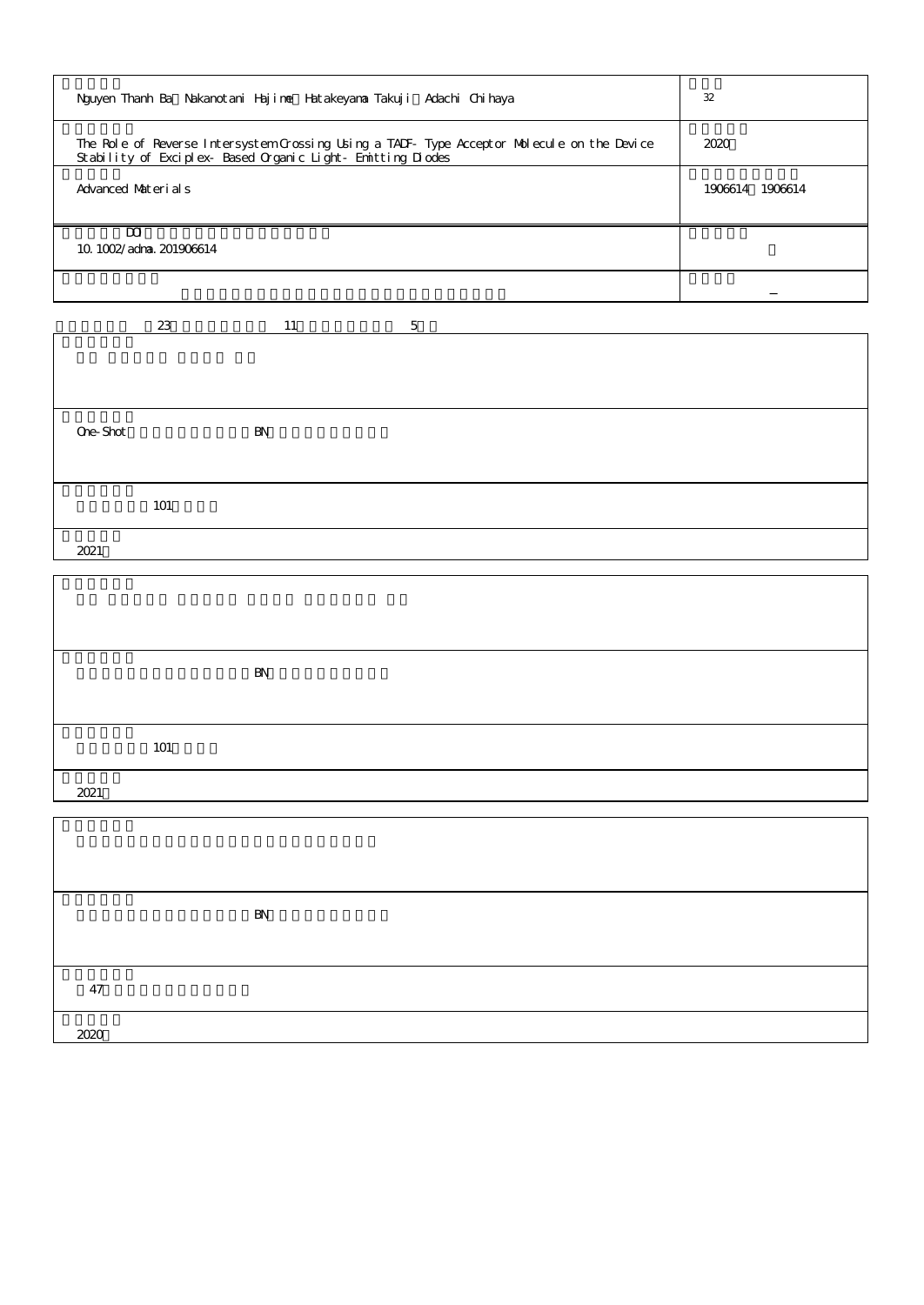|      | BN |
|------|----|
|      |    |
| 47   |    |
| 2020 |    |

| $10$ CSJ | 2020 |  |  |  |
|----------|------|--|--|--|
| 2020     |      |  |  |  |

Takuji Hatakeyama

Multiple Resonance Effect-Based Narrowband TADF Emitters

The 27th International Display Workshops (IDW 20)

2020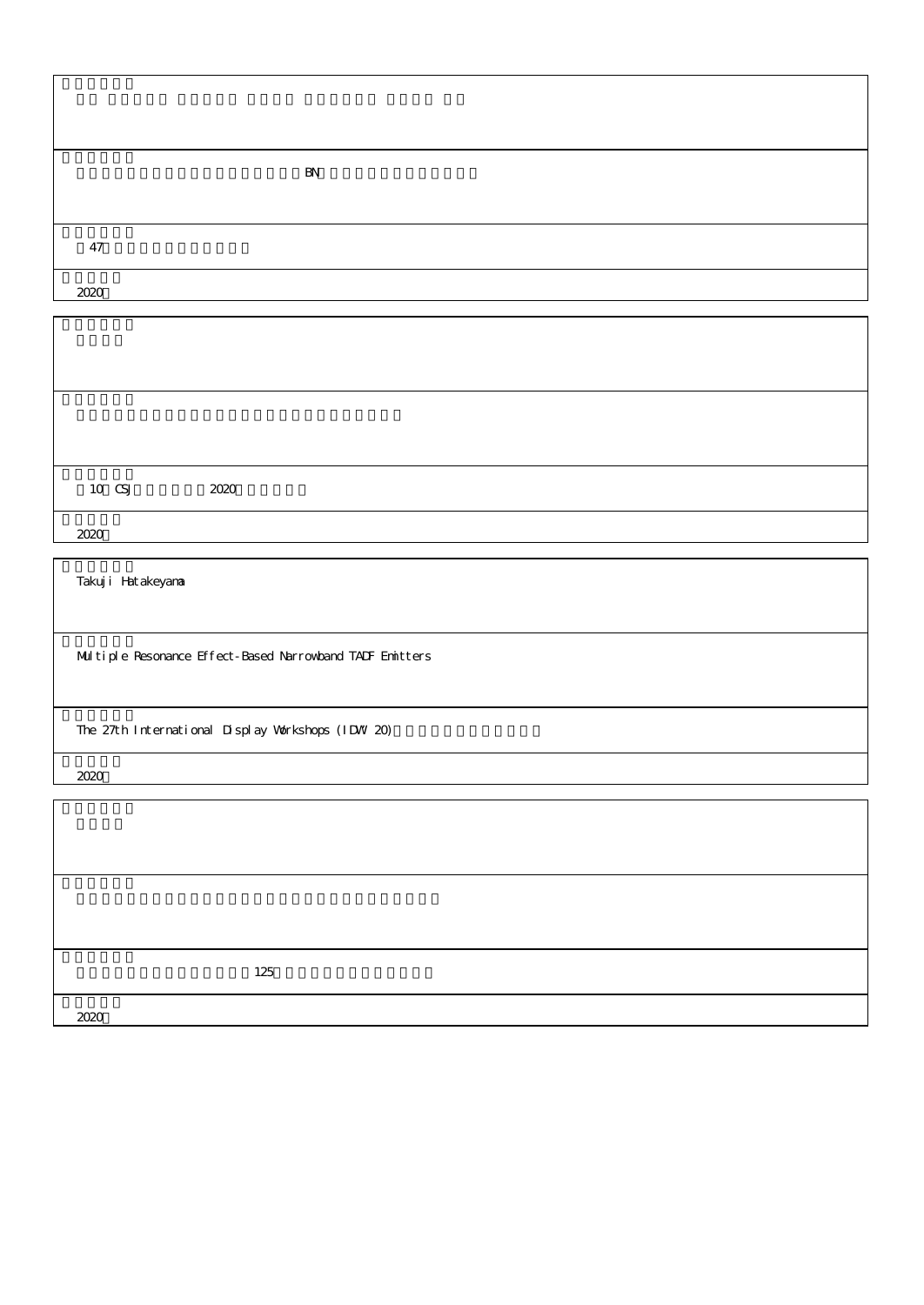|      | Friedel-Grafts |
|------|----------------|
|      |                |
|      |                |
| 2020 |                |

 $\overline{\mathbf{1}}$ 

| <b>BPN</b> |     |  |  |  |
|------------|-----|--|--|--|
|            |     |  |  |  |
|            | 100 |  |  |  |
| 2020       |     |  |  |  |

|      | <b>DABNA</b> |
|------|--------------|
|      |              |
|      | 100          |
| 2020 |              |

|      | BN |  |
|------|----|--|
|      |    |  |
| 100  |    |  |
| 2020 |    |  |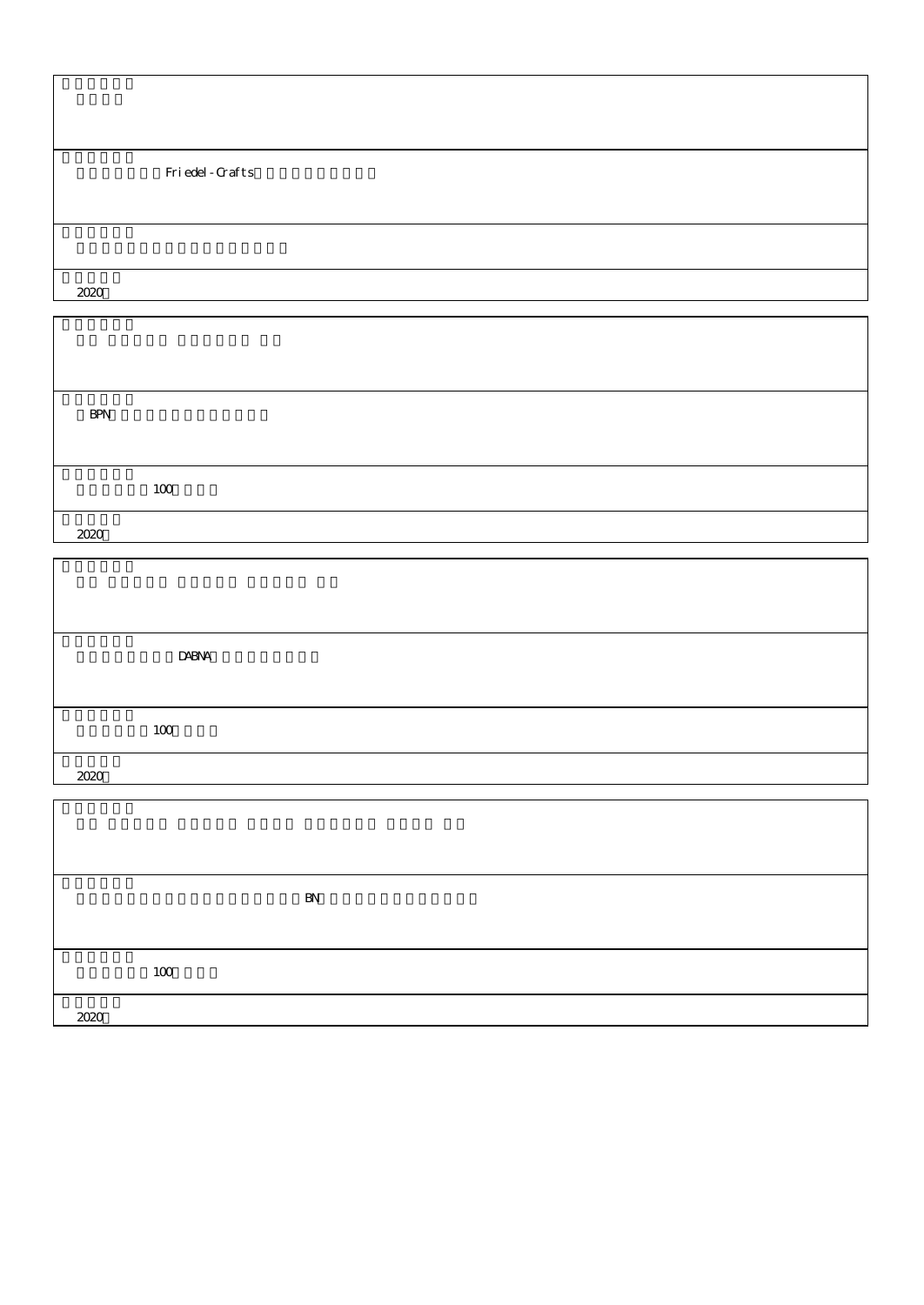|      | $B\!N\!O$ |
|------|-----------|
|      |           |
| 100  |           |
| 2020 |           |

٦

Friedel-Crafts

2019

 $\overline{\phantom{a}}$ 

Friedel-Crafts

2019

Takuji Hatakeyama

Development of DABNA and beyond

Samsung Display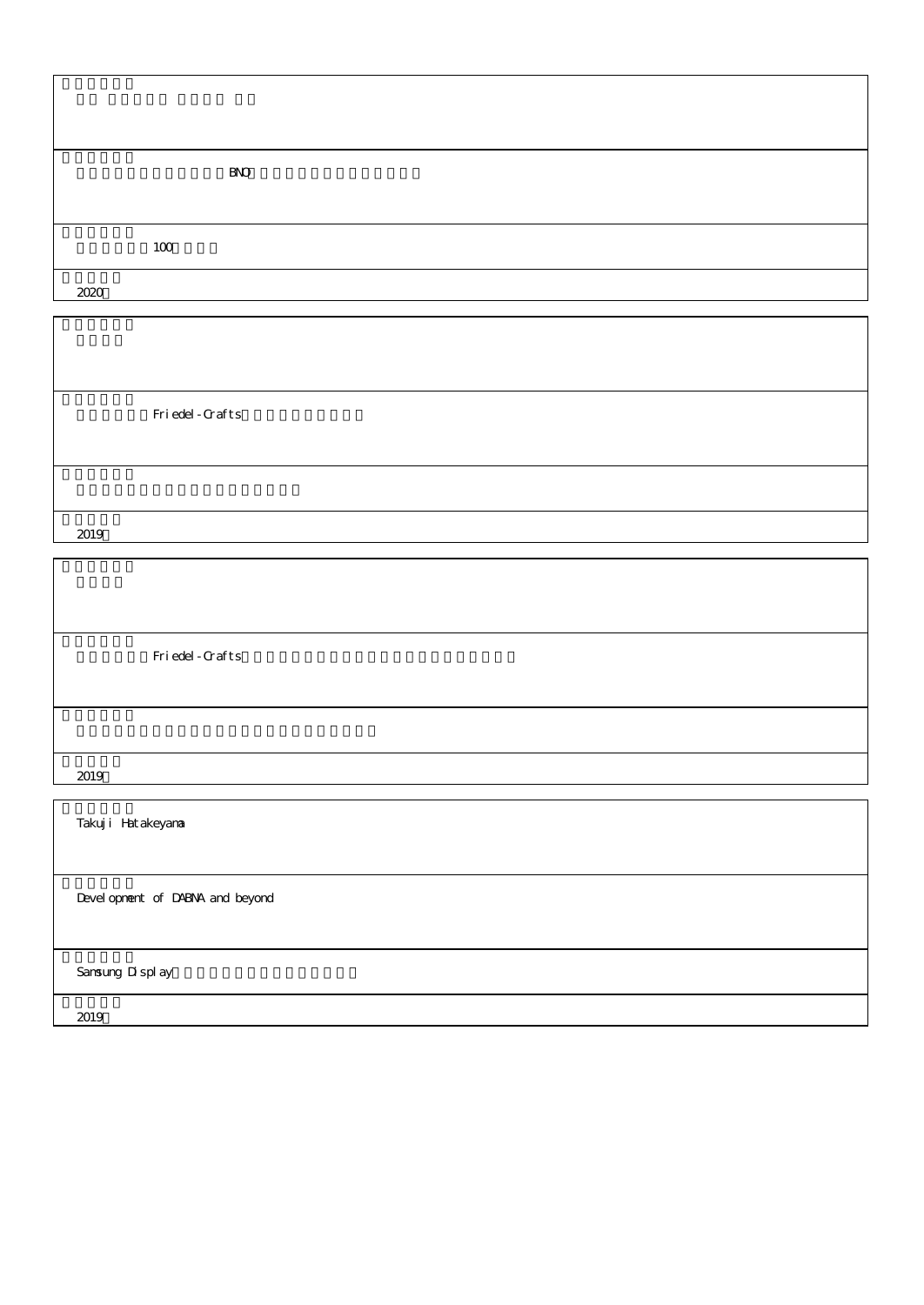| 68   |  |  |
|------|--|--|
|      |  |  |
| 2019 |  |  |

Friedel-Crafts

| 2019 |  |
|------|--|

| 379  |  |  |
|------|--|--|
| 2020 |  |  |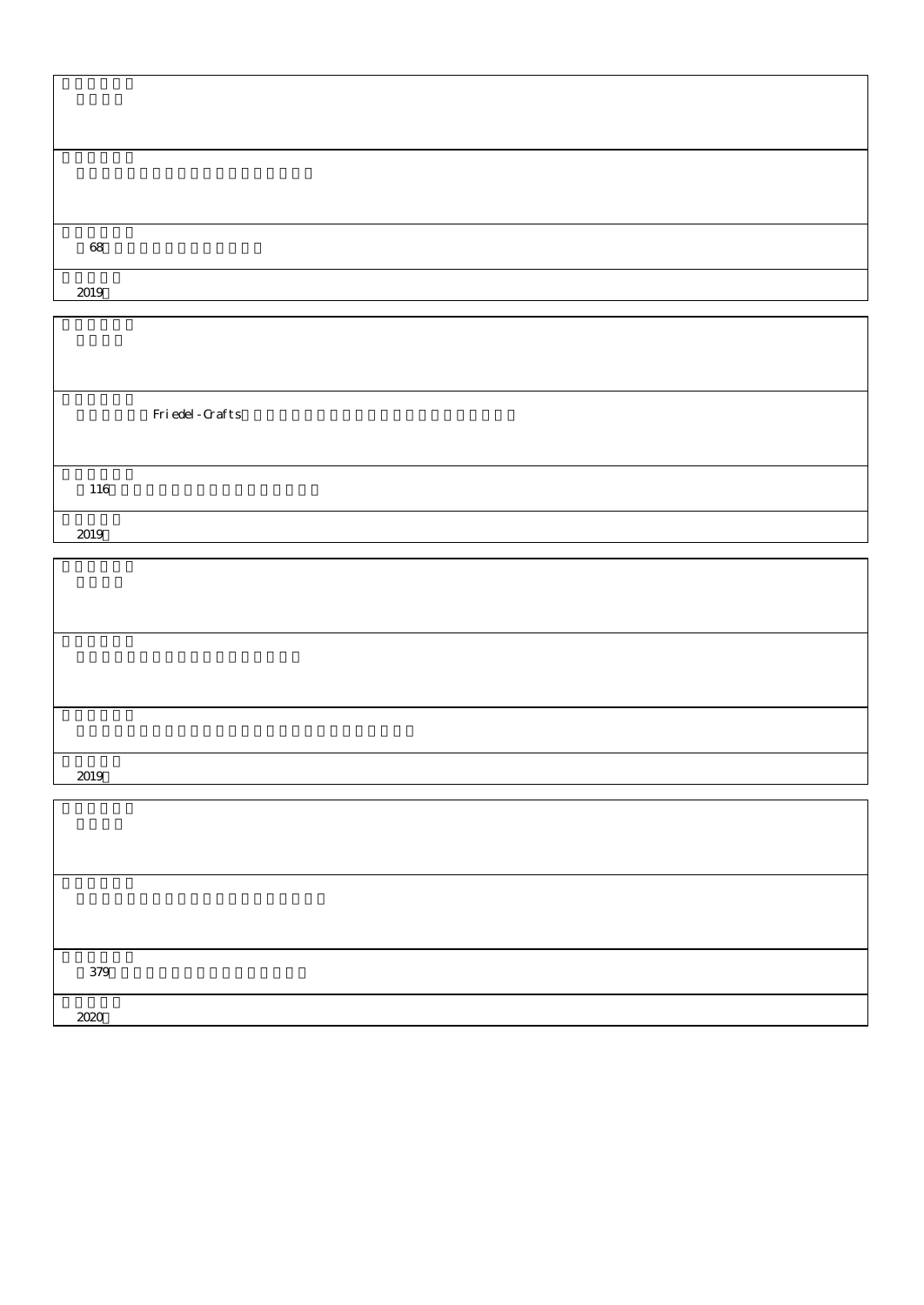Hajime Gotoh, Soichiro Nakatsuka, Takuji Hatakeyama

Synthesis and Physical Properties of Triangulenes Containing Group 14 Elements at the Center

International Conference on the Coordination and Organometallic Chemistry of Germanium, Tin and Lead

2019

Hajime Gotoh, Soichiro Nakatsuka, Keisuke Kinoshita, Nobuhiro Yasuda, Takuji Hatakeyama

Synthesis and Physical Properties of Antimony-Centered Triangulene

The 18th International Symposium on Novel Aromatic Compounds (ISNA-18)

2019

Susumu Oda, Takeshi Shimizu, Takazumi Katayama, Hirofumi Yoshikawa, Takuji Hatakeyama

Synthesis and Physical Properties of Tetracoordinate Boron-Fused Double Helicenes

The 18th International Symposium on Novel Aromatic Compounds (ISNA-18)

2019